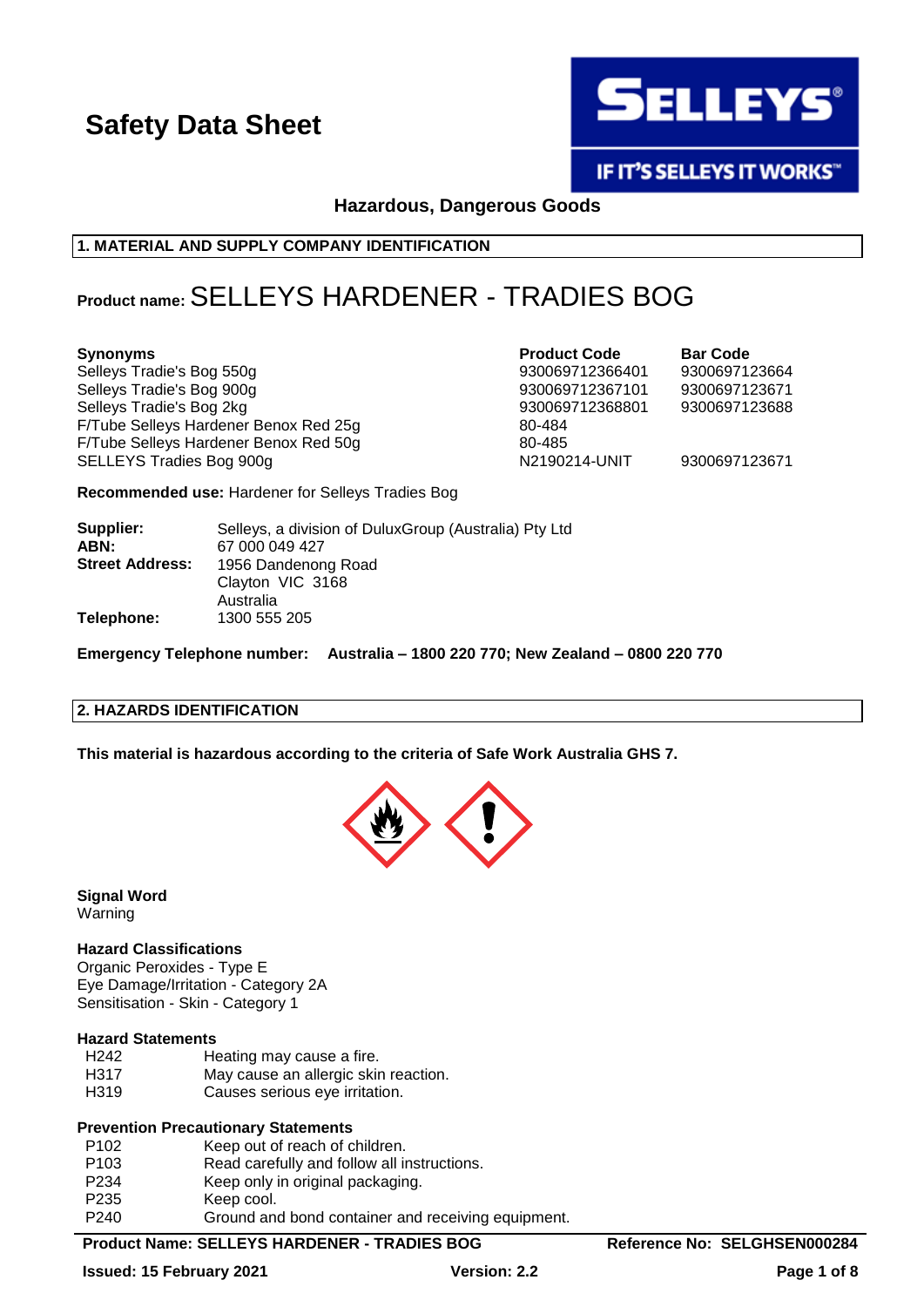

**IF IT'S SELLEYS IT WORKS"** 

P261 Avoid breathing dust, fume, gas, mist, vapours or spray.. P264 Wash hands, face and all exposed skin thoroughly after handling. P272 Contaminated work clothing should not be allowed out of the workplace. P280 Wear protective gloves/protective clothing including eye/face protection and suitable respirator.

### **Response Precautionary Statements**

| If medical advice is needed, have product container or label at hand.                      |
|--------------------------------------------------------------------------------------------|
| IF ON SKIN: Wash with plenty of water and soap.                                            |
| P305+P351+P338 IF IN EYES: Rinse cautiously with water for several minutes. Remove contact |
| lenses, if present and easy to do. Continue rinsing.                                       |
| If skin irritation or rash occurs: Get medical advice/attention.                           |
| If eye irritation persists: Get medical advice/attention.                                  |
| Take off contaminated clothing and wash it before reuse                                    |
|                                                                                            |

### **Storage Precautionary Statements**

| P403             | Store in a well-ventilated place.         |
|------------------|-------------------------------------------|
| P410             | Protect from sunlight.                    |
| D <sub>444</sub> | Store at temperatures not exceeding YV °C |

- P411 Store at temperatures not exceeding XX °C/ YY °F.
- P420 Store separately.

### **Disposal Precautionary Statement**

P501 Dispose of contents/container in accordance with local, regional, national and international regulations.

### **Poison Schedule:** S5. Caution

## **DANGEROUS GOOD CLASSIFICATION**

Classified as Dangerous Goods by the criteria of the "Australian Code for the Transport of Dangerous Goods by Road & Rail" and the "New Zealand NZS5433: Transport of Dangerous Goods on Land".

## **Dangerous Goods Class:** 3

| 3. COMPOSITION INFORMATION                                                                 |           |                               |
|--------------------------------------------------------------------------------------------|-----------|-------------------------------|
| <b>CHEMICAL ENTITY</b>                                                                     | CAS NO    | <b>PROPORTION</b>             |
| Dibenzoyl peroxide<br>Ingredients determined to be non-hazardous or below reporting limits | $94-36-0$ | $30 - 60 \%$ (w/w)<br>Balance |
|                                                                                            |           | 100%                          |

### **4. FIRST AID MEASURES**

If poisoning occurs, contact a doctor or Poisons Information Centre (Phone Australia 131 126, New Zealand 0800 764 766).

**Inhalation:** Remove victim from exposure - avoid becoming a casualty. Remove contaminated clothing and loosen remaining clothing. Allow patient to assume most comfortable position and keep warm. Keep at rest until fully recovered. Seek medical advice if effects persist.

**Skin Contact:** Effects may be delayed. If skin or hair contact occurs, remove contaminated clothing and flush skin and hair with running water. If swelling, redness, blistering or irritation occurs seek medical assistance. For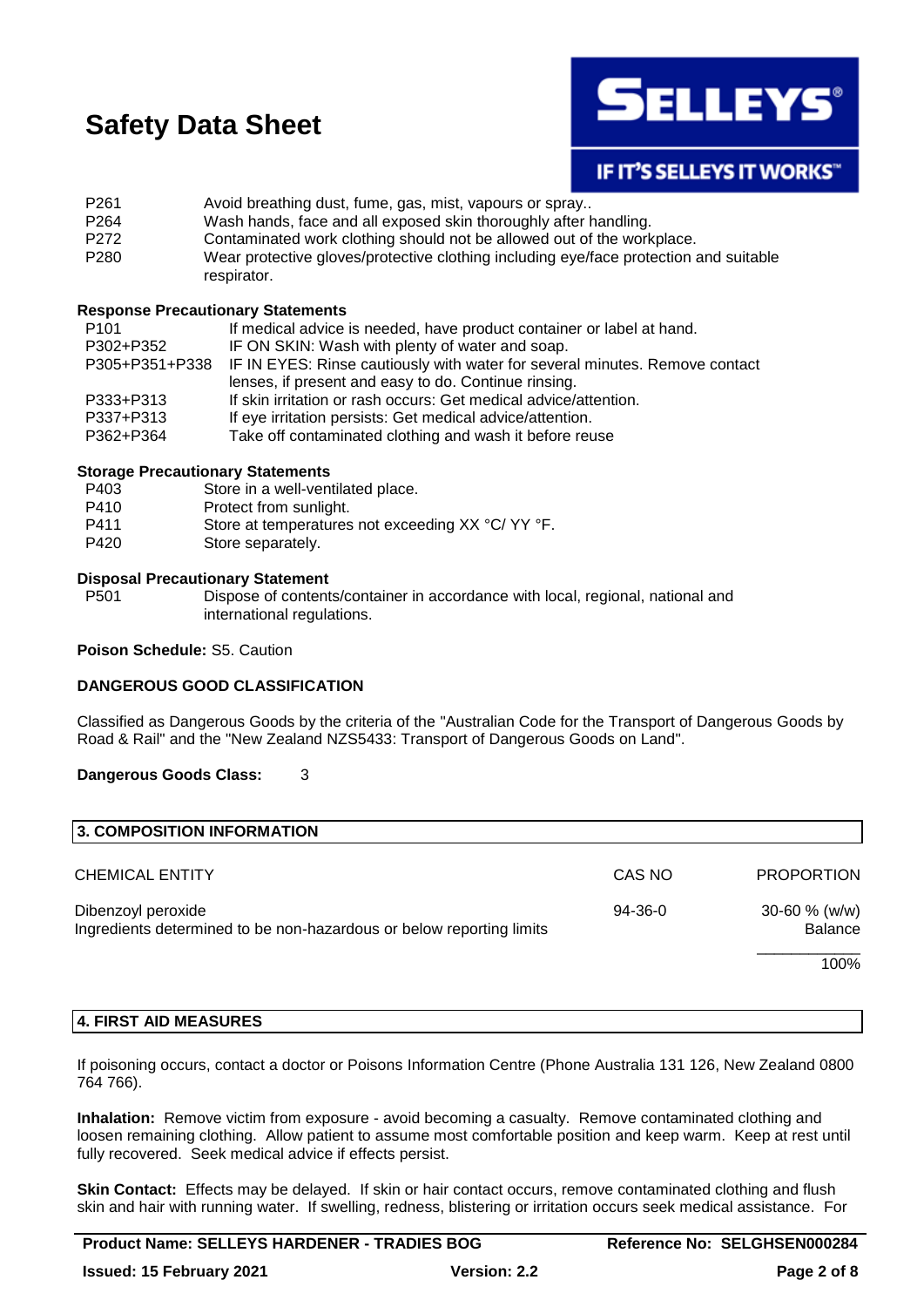

IF IT'S SELLEYS IT WORKS"

gross contamination, immediately drench with water and remove clothing. Continue to flush skin and hair with plenty of water (and soap if material is insoluble). For skin burns, cover with a clean, dry dressing until medical help is available. If blistering occurs, do NOT break blisters. If swelling, redness, blistering, or irritation occurs seek medical assistance.

**Eye contact:** If in eyes, hold eyelids apart and flush the eyes continuously with running water. Continue flushing until advised to stop by the Poisons Information Centre or a Doctor; or for at least 15 minutes and transport to Doctor or Hospital.

**Ingestion:** Rinse mouth with water. If swallowed, do NOT induce vomiting. Give a glass of water to drink. Never give anything by the mouth to an unconscious patient. If vomiting occurs give further water. Seek medical advice.

**PPE for First Aiders:** Wear safety shoes, overalls, gloves, chemical goggles. Available information suggests that gloves made from nitrile rubber should be suitable for intermittent contact. However, due to variations in glove construction and local conditions, the user should make a final assessment. Always wash hands before smoking, eating, drinking or using the toilet. Wash contaminated clothing and other protective equipment before storing or re-using.

**Notes to physician:** Treat symptomatically. Effects may be delayed.

## **5. FIRE FIGHTING MEASURES**

## **Hazchem Code:** 2YE

**Suitable extinguishing media:** If material is involved in a fire use water fog (or if unavailable fine water spray), alcohol resistant foam, standard foam, dry agent (carbon dioxide, dry chemical powder).

**Specific hazards:** Heating may cause a fire.

**Fire fighting further advice:** Heating can cause expansion or decomposition leading to violent rupture of containers. If safe to do so, remove containers from path of fire. Keep containers cool with water spray. On burning or decomposing may emit toxic fumes. Fire fighters to wear self-contained breathing apparatus and suitable protective clothing if risk of exposure to vapour or products of combustion or decomposition.

### **6. ACCIDENTAL RELEASE MEASURES**

### **SMALL SPILLS**

Wear protective equipment to prevent skin and eye contamination. Avoid inhalation of vapours or dust. Wipe up with absorbent (clean rag or paper towels). Collect and seal in properly labelled containers or drums for disposal.

## **LARGE SPILLS**

If safe to do so, shut off all possible sources of ignition. Clear area of all unprotected personnel. Slippery when spilt. Avoid accidents, clean up immediately. Wear protective equipment to prevent skin and eye contamination and the inhalation of dust. Work up wind or increase ventilation. Cover with damp absorbent (inert material, sand or soil). Sweep or vacuum up, but avoid generating dust. Use a spark-free shovel. Collect and seal in properly labelled containers or drums for disposal. If contamination of crops, sewers or waterways has occurred advise local emergency services.

## **Dangerous Goods - Initial Emergency Response Guide No:** 15

| 7. HANDLING AND STORAGE |  |
|-------------------------|--|
|                         |  |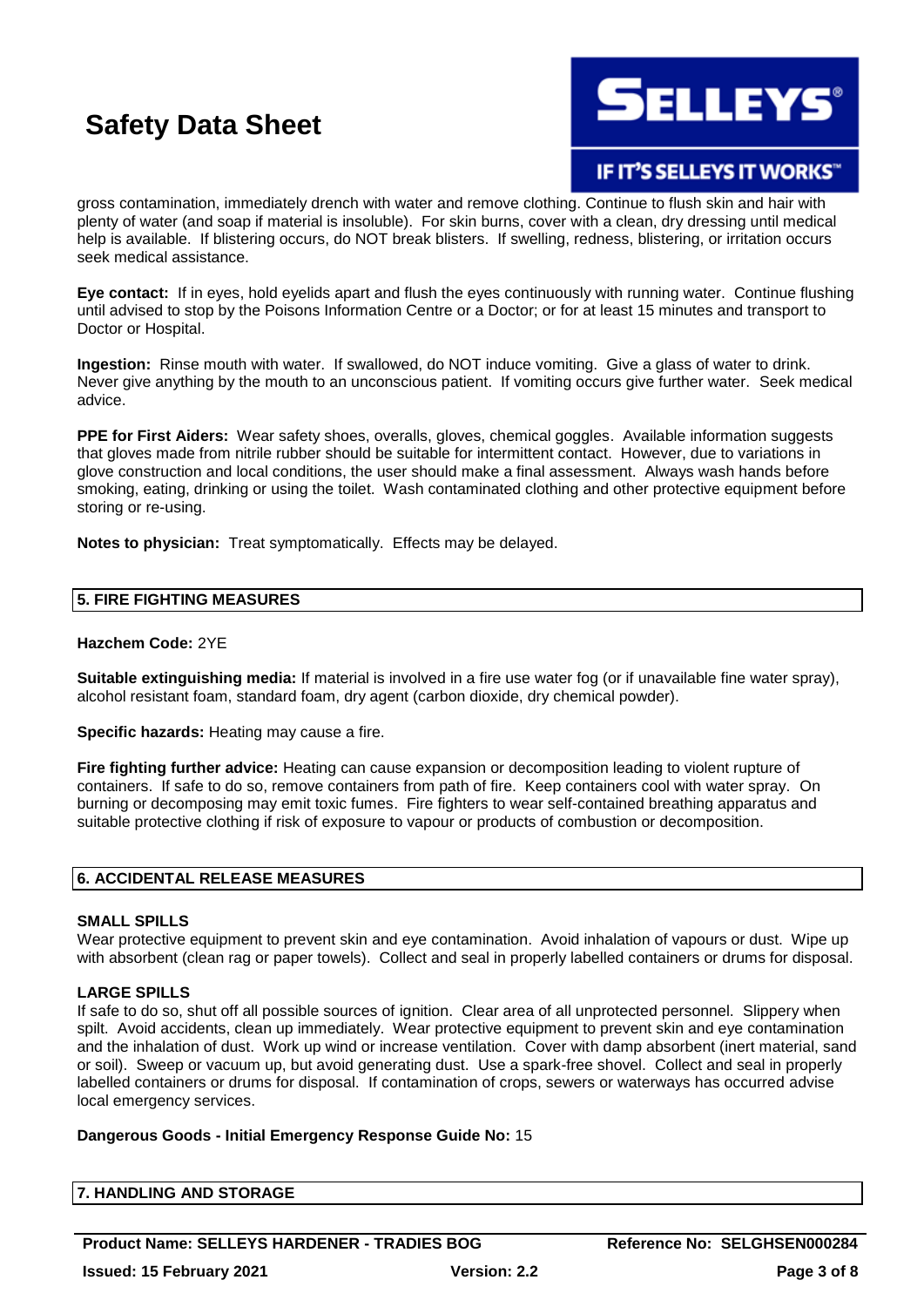

**Handling:** Avoid eye contact and skin contact. Avoid inhalation of dust.

**Storage:** Store in a cool, dry, well-ventilated place and out of direct sunlight. Store away from foodstuffs. Store away from incompatible materials described in Section 10. Store away from sources of heat and/or ignition. Do not expose to temperatures exceeding manufacturer's/supplier's recommendations. Keep container standing upright. Keep containers closed when not in use - check regularly for spills.

This material is classified as a Class 3 Flammable Liquid as per the criteria of the "Australian Code for the Transport of Dangerous Goods by Road & Rail" and/or the "New Zealand NZS5433: Transport of Dangerous Goods on Land" and must be stored in accordance with the relevant regulations.

This material is a Scheduled Poison Schedule 5 (Caution) and must be stored, maintained and used in accordance with the relevant regulations.

## **8. EXPOSURE CONTROLS / PERSONAL PROTECTION**

### **National occupational exposure limits:**

|                  | TWA    |              | STEL                     |       | <b>NOTICES</b> |
|------------------|--------|--------------|--------------------------|-------|----------------|
|                  | ppm    | mg/m3        | ppm                      | mq/m3 |                |
| Benzoyl peroxide | $\sim$ | <sup>5</sup> | $\overline{\phantom{a}}$ | ۰.    | $\sim$         |

As published by Safe Work Australia.

TWA - The time-weighted average airborne concentration over an eight-hour working day, for a five-day working week over an entire working life.

STEL (Short Term Exposure Limit) - the average airborne concentration over a 15 minute period which should not be exceeded at any time during a normal eight-hour workday.

These Exposure Standards are guides to be used in the control of occupational health hazards. All atmospheric contamination should be kept to as low a level as is workable. These exposure standards should not be used as fine dividing lines between safe and dangerous concentrations of chemicals. They are not a measure of relative toxicity.

If the directions for use on the product label are followed, exposure of individuals using the product should not exceed the above standard. The standard was created for workers who are routinely, potentially exposed during product manufacture.

**Biological Limit Values:** As per the "National Model Regulations for the Control of Workplace Hazardous Substances (Safe Work Australia)" the ingredients in this material do not have a Biological Limit Allocated.

**Engineering Measures:** Ensure ventilation is adequate to maintain air concentrations below Exposure Standards. Use only in well ventilated areas. Avoid generating and inhaling dusts. Use with local exhaust ventilation or while wearing dust mask. Vapour heavier than air - prevent concentration in hollows or sumps. Do NOT enter confined spaces where vapour may have collected.

**Personal Protection Equipment:** SAFETY SHOES, OVERALLS, GLOVES, CHEMICAL GOGGLES.

Wear safety shoes, overalls, gloves, chemical goggles. Available information suggests that gloves made from nitrile rubber should be suitable for intermittent contact. However, due to variations in glove construction and local conditions, the user should make a final assessment. Always wash hands before smoking, eating, drinking or using the toilet. Wash contaminated clothing and other protective equipment before storing or re-using.

**Hygiene measures:** Keep away from food, drink and animal feeding stuffs. When using do not eat, drink or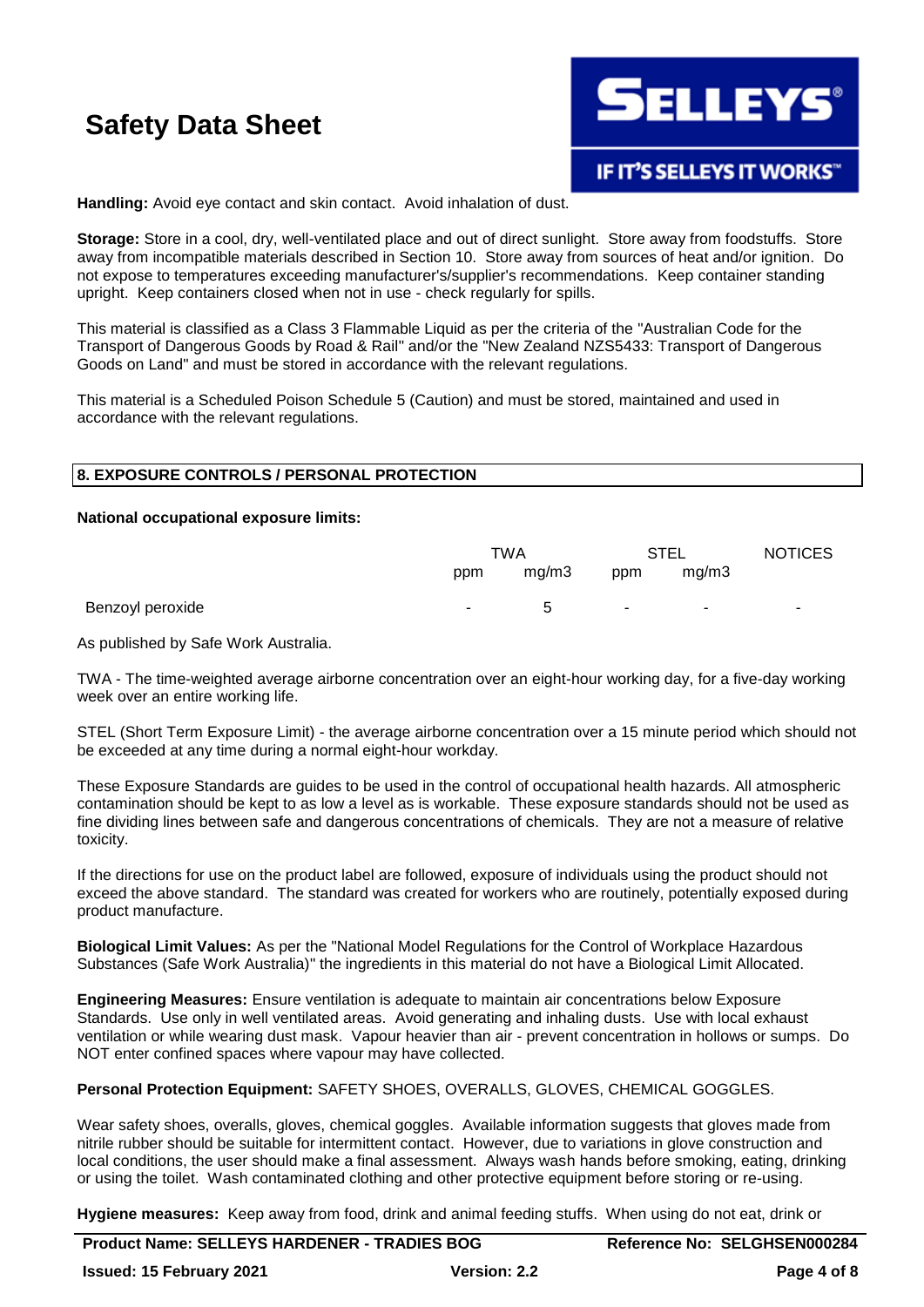

# **IF IT'S SELLEYS IT WORKS"**

smoke. Wash hands prior to eating, drinking or smoking. Avoid contact with clothing. Avoid eye contact and skin contact. Avoid inhalation of dust. Ensure that eyewash stations and safety showers are close to the workstation location.

### **9. PHYSICAL AND CHEMICAL PROPERTIES**

| Form:                                   | Paste      |     |
|-----------------------------------------|------------|-----|
| Colour:                                 | Red        |     |
| Odour:                                  | Ester-like |     |
| Solubility:                             |            | Ins |
| <b>Specific Gravity:</b>                |            | 1.2 |
| <b>Relative Vapour Density (air=1):</b> | >1∶        |     |

**Insoluble in water Vapour Pressure (20 °C):** N Av **Flash Point (°C):** N App **Flammability Limits (%):** N App **Autoignition Temperature (°C):** N Av **Melting Point/Range (°C):** N Av **Boiling Point/Range (°C):** N Av **pH:** N App **Viscosity:** N Av **Total VOC (g/Litre):** N Av

> (Typical values only - consult specification sheet)  $N Av = Not available, N App = Not applicable$

## **10. STABILITY AND REACTIVITY**

**Chemical stability:** This material is thermally stable when stored and used as directed.

**Conditions to avoid:** Elevated temperatures and sources of ignition.

**Incompatible materials:** Oxidising agents.

**Hazardous decomposition products:** Oxides of carbon and nitrogen, smoke and other toxic fumes.

**Hazardous reactions:** No known hazardous reactions.

# **11. TOXICOLOGICAL INFORMATION**

No adverse health effects expected if the product is handled in accordance with this Safety Data Sheet and the product label. Symptoms or effects that may arise if the product is mishandled and overexposure occurs are:

### **Acute Effects**

**Inhalation:** Material may be an irritant to mucous membranes and respiratory tract.

**Skin contact:** Contact with skin may result in irritation. A skin sensitiser. Repeated or prolonged skin contact may lead to allergic contact dermatitis.

**Ingestion:** Swallowing can result in nausea, vomiting and irritation of the gastrointestinal tract.

**Eye contact:** An eye irritant. Exposure to the dust may cause discomfort due to particulate nature. May cause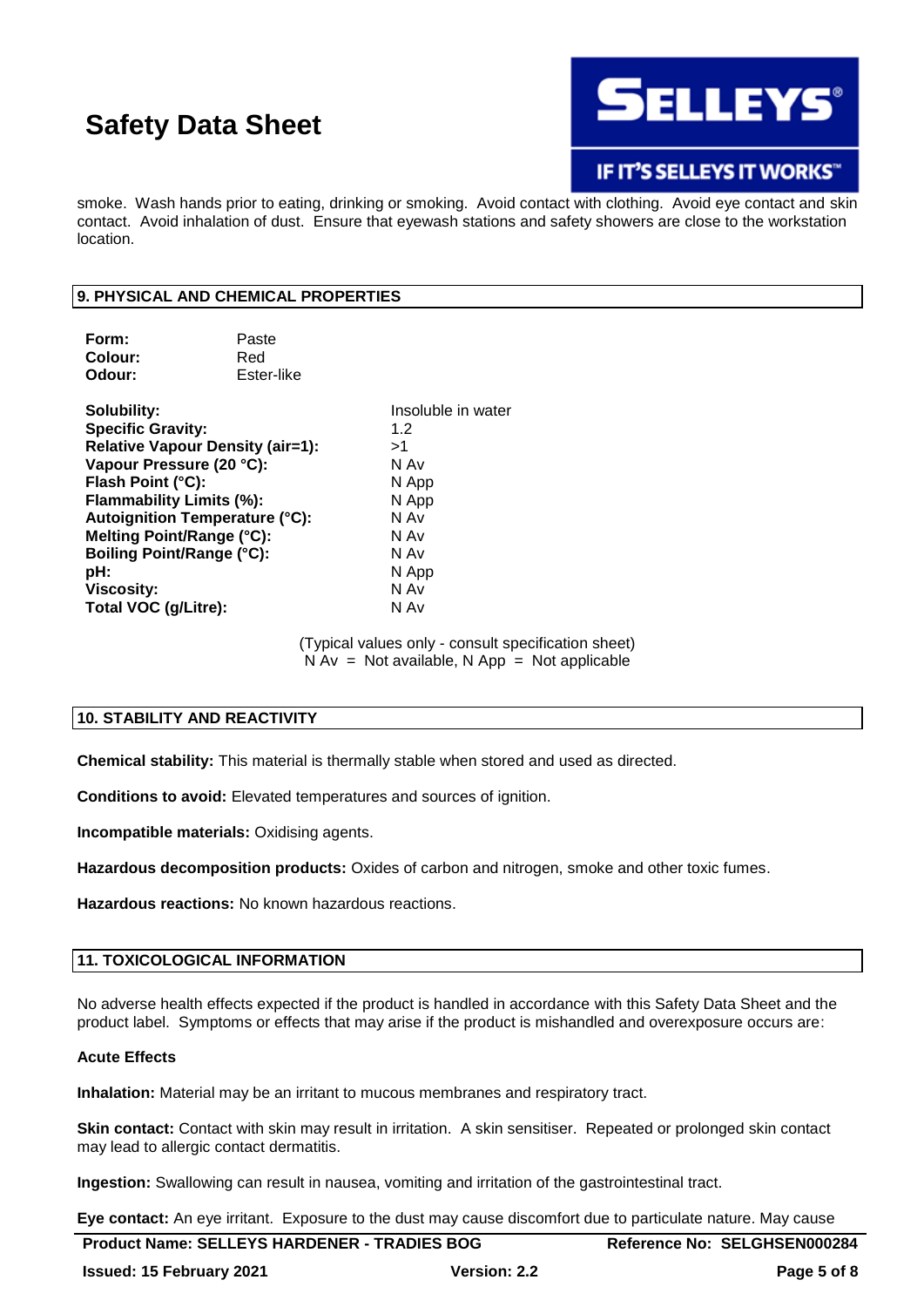

physical irritation to the eyes.

### **Acute toxicity**

**Inhalation:** This material has been classified as not hazardous for acute inhalation exposure. Acute toxicity estimate (based on ingredients):  $LC_{50} > 5.0$  mg/L for dust.

**Skin contact:** This material has been classified as not hazardous for acute dermal exposure. Acute toxicity estimate (based on ingredients):  $LD_{50} > 2,000$  mg/Kg bw

**Ingestion:** This material has been classified as not hazardous for acute ingestion exposure. Acute toxicity estimate (based on ingredients):  $LD_{50} > 2,000$  mg/Kg bw

**Corrosion/Irritancy:** Eye: this material has been classified as a Category 2A Hazard (reversible effects to eyes). Skin: this material has been classified as not corrosive or irritating to skin.

**Sensitisation:** Inhalation: this material has been classified as not a respiratory sensitiser. Skin: this material has been classified as a Category 1 Hazard (skin sensitiser).

**Aspiration hazard:** This material has been classified as not an aspiration hazard.

**Specific target organ toxicity (single exposure):** This material has been classified as not a specific hazard to target organs by a single exposure.

### **Chronic Toxicity**

**Mutagenicity:** This material has been classified as not a mutagen.

**Carcinogenicity:** This material has been classified as not a carcinogen.

**Reproductive toxicity (including via lactation):** This material has been classified as not a reproductive toxicant.

**Specific target organ toxicity (repeat exposure):** This material has been classified as not a specific hazard to target organs by repeat exposure.

## **12. ECOLOGICAL INFORMATION**

Avoid contaminating waterways.

**Acute aquatic hazard:** This material has been classified as not hazardous for acute aquatic exposure. Acute toxicity estimate (based on ingredients): > 100 mg/L

**Long-term aquatic hazard:** This material has been classified as a Category Chronic 2 Hazard. Non-rapidly or rapidly degradable substance for which there are adequate chronic toxicity data available OR in the absence of chronic toxicity data, Acute toxicity estimate (based on ingredients): 1 - 10 mg/L, where the substance is not rapidly degradable and/or BCF  $\geq$  500 and/or log K<sub>ow</sub>  $\geq$  4.

**Ecotoxicity:** No information available.

**Persistence and degradability:** No information available.

**Bioaccumulative potential:** No information available.

**Mobility:** No information available.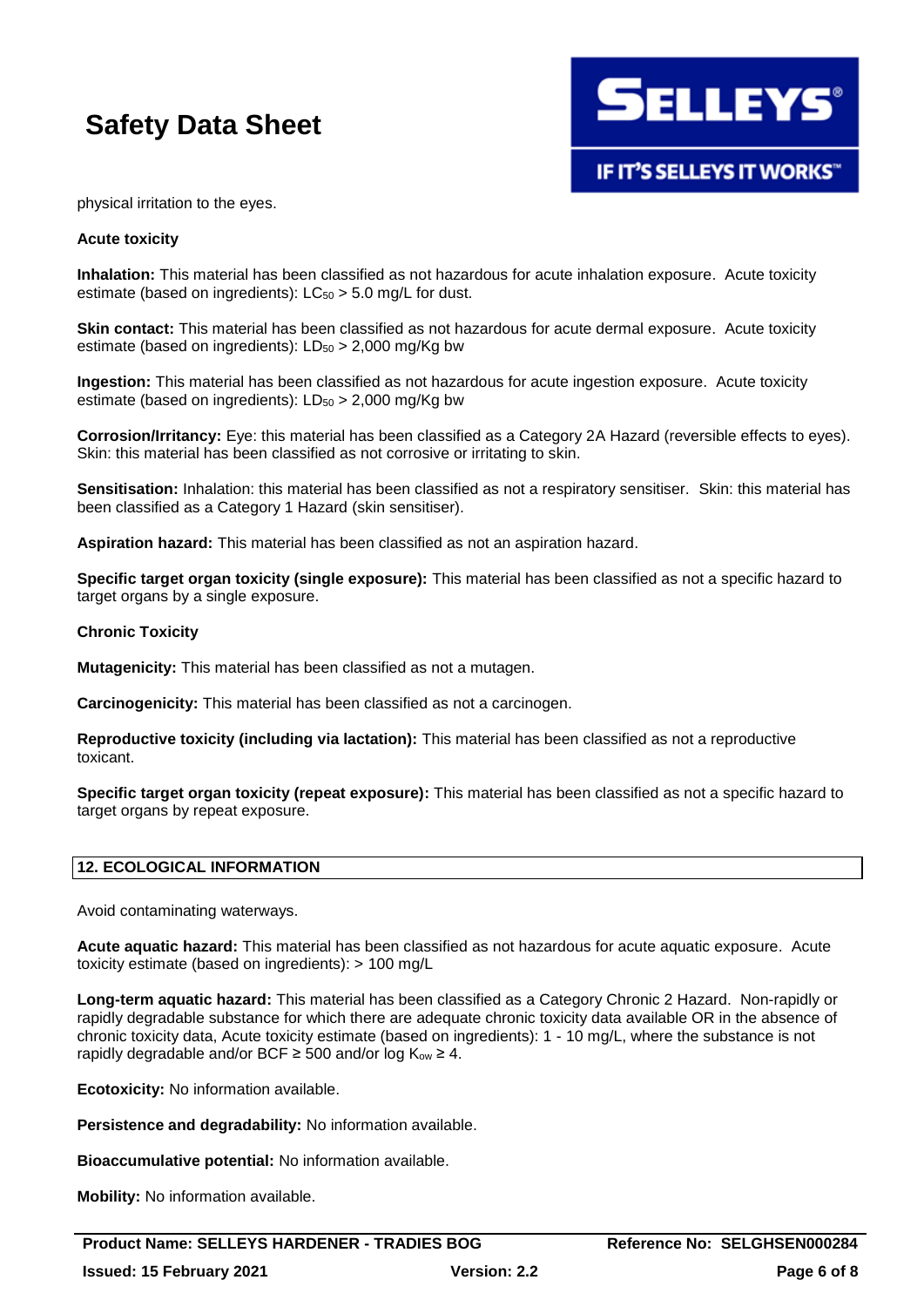

## **13. DISPOSAL CONSIDERATIONS**

Persons conducting disposal, recycling or reclamation activities should ensure that appropriate personal protection equipment is used, see "Section 8. Exposure Controls and Personal Protection" of this SDS.

If possible material and its container should be recycled. If material or container cannot be recycled, dispose in accordance with local, regional, national and international Regulations.

#### **14. TRANSPORT INFORMATION**

### **ROAD AND RAIL TRANSPORT**

Classified as Dangerous Goods by the criteria of the "Australian Code for the Transport of Dangerous Goods by Road & Rail" and the "New Zealand NZS5433: Transport of Dangerous Goods on Land".

|                                     | LIQUID              |
|-------------------------------------|---------------------|
| UN No:                              | 3269                |
| <b>Dangerous Goods Class:</b>       | 3                   |
| <b>Packing Group:</b>               | Ш                   |
| <b>Hazchem Code:</b>                | 2YE                 |
| <b>Emergency Response Guide No:</b> | 15                  |
| <b>Limited Quantities</b>           | 5 L                 |
| <b>Proper Shipping Name:</b>        | POLYESTER RESIN KIT |

**Segregation Dangerous Goods:** Not to be loaded with explosives (Class 1), flammable gases (Class 2.1), if both are in bulk, toxic gases (Class 2.3), spontaneously combustible substances (Class 4.2), oxidising agents (Class 5.1), organic peroxides (Class 5.2), toxic substances (Class 6.1), infectious substances (Class 6.2) or radioactive substances (Class 7). Exemptions may apply.

### **MARINE TRANSPORT**

Classified as Dangerous Goods by the criteria of the International Maritime Dangerous Goods Code (IMDG Code) for transport by sea. This material is classified as a Marine Pollutant (P) according to the International Maritime Dangerous Goods Code.



**UN No:** 3269 **Dangerous Goods Class:** 3 **Packing Group:** III

**Proper Shipping Name:** POLYESTER RESIN KIT

#### **AIR TRANSPORT**

Classified as Dangerous Goods by the criteria of the International Air Transport Association (IATA) Dangerous Goods Regulations for transport by air.

**Product Name: SELLEYS HARDENER - TRADIES BOG Reference No: SELGHSEN000284 Issued: 15 February 2021 Version: 2.2 Page 7 of 8**